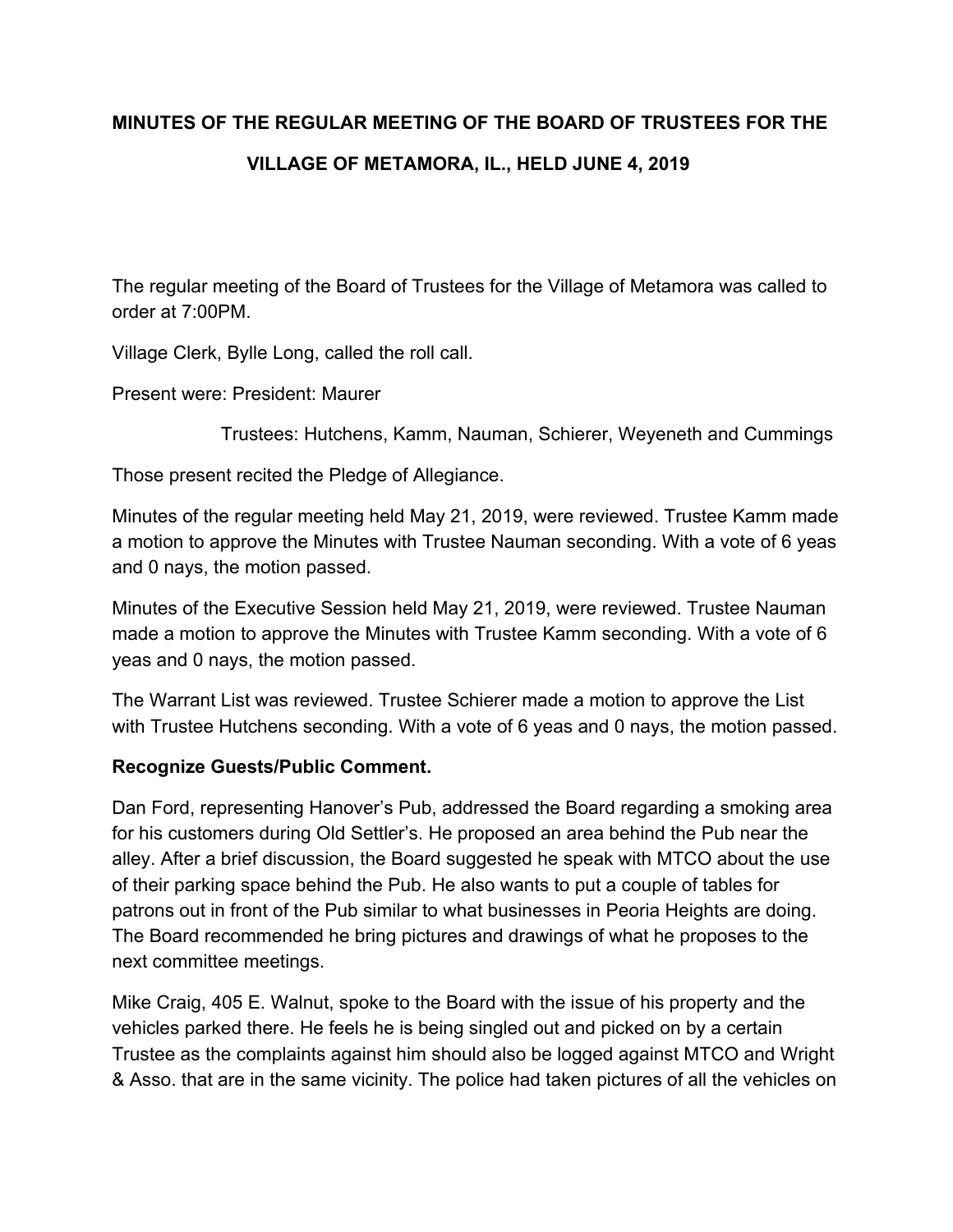his lot that did not have stickers on them. He said he had the stickers but had not had time to put them on the vehicles.

The Board suggested he make sure all vehicles are legal on his property and if so, that would eliminate the problem. Other problems could be addressed if and when they arose.

# **Mayor's Report**

The Mayor spoke of the letter from Ameren everyone received regarding the utility rates and the contract that will expire approximately June 13. He said, so far, Ameren's rate is the lowest, but we should know for sure by the next Board meeting. The homeowner will be notified of any changes.

# **Attorney's Report**

Attorney Brunton asked for an update on the selling process and bids submitted for the property at 110 W. Mt. Vernon. The Board held a short discussion and decided to again delay a final decision.

He said he plans to have a hearing on Appropriations and approval of the Ordinance at the Board meeting at July 2, 2019. A notice will be published in the paper.

# **Engineer's Report**

There was no report.

## **Treasurer's Report**

There was no report.

## **Public Works Committee**

Trustee Nauman spoke of the discussion held at committee regarding a stop sign request on 1500N. It was decided the best place would be a 3-way at Redbird Ridge and 1500N. He made a motion for that location and Trustee Kamm seconded. With a vote of 6 yeas and 0 nays, the motion passed.

A discussion was held about changing the Ordinance regarding golf carts and recreational off rode vehicles and having lights on at all times. General consensus of the Trustees was to leave the Ordinance as it stands.

Trustee Nauman spoke of the 2018 MFT crack and chip problems that we had. He said discussions were ongoing with the contractors to eliminate the same problems this year.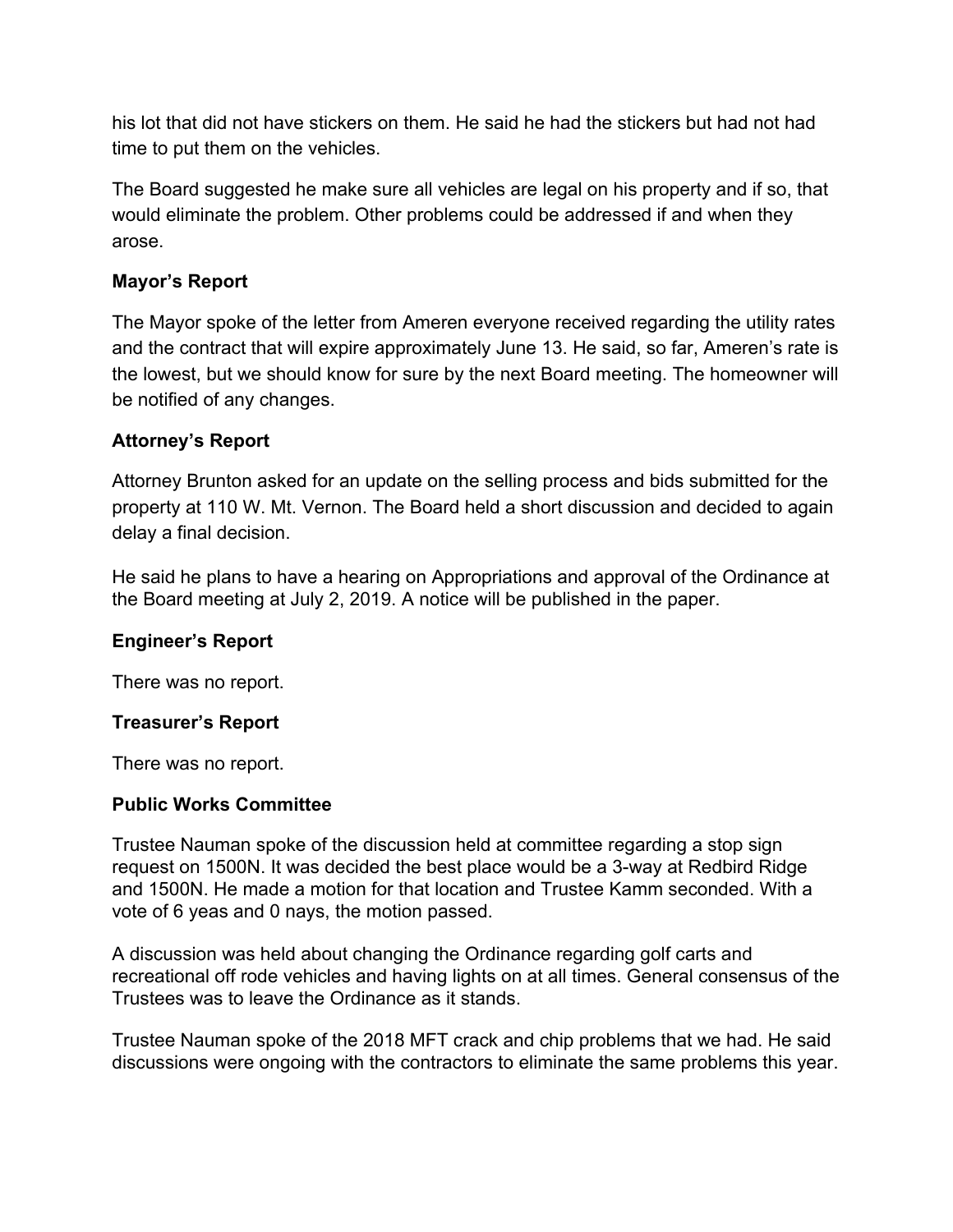He announced the hiring of a cleaning lady. She was hired for approximately 10 hours a week at \$13.00 an hour. She would clean the administration office, Village Hall, Public Works Dept. and part of the water plant.

#### **Police/Fire/ESD**

Trustee Schierer said he received a call from Ragan Communications regarding the replacement of the encoder in the ESD siren. Approximate cost was \$300.00, but was necessary as not all residential areas were able to hear the siren when sounded.

Trustee Kamm had nothing to report.

#### **Finance, Economic Development, Insurance**

Trustee Weyeneth reported that Metamora Fields purchased Weaver Ridge in Peoria. This may prompt the possibility of putting a motel on the Fields property in Metamora. Having both places also opens the possibility for more tournaments which would increase the enticement of more restaurants coming to Metamora.

He also said there is someone interested in perhaps bringing a satellite car dealership to Metamora also. They are looking at 3 properties on Mt Vernon at this time. Trustee Weyeneth said this would generate a nice increase in the tax base for our community if we could acquire a business like this.

#### **Special Projects, Buildings**

Trustee Hutchens announced a ceremony would be held on May 10, 2019, at 10AM to dedicate a portion of Rt. 116 between Metamora and Roanoke, to Army Specialist Phillip Pannier, a young man from Roanoke that was killed in Iraq in 2008.

## **Old Business**

There was none.

#### **New Business**

There was none.

#### **Executive Session**

There was no request

#### **Adjourn**